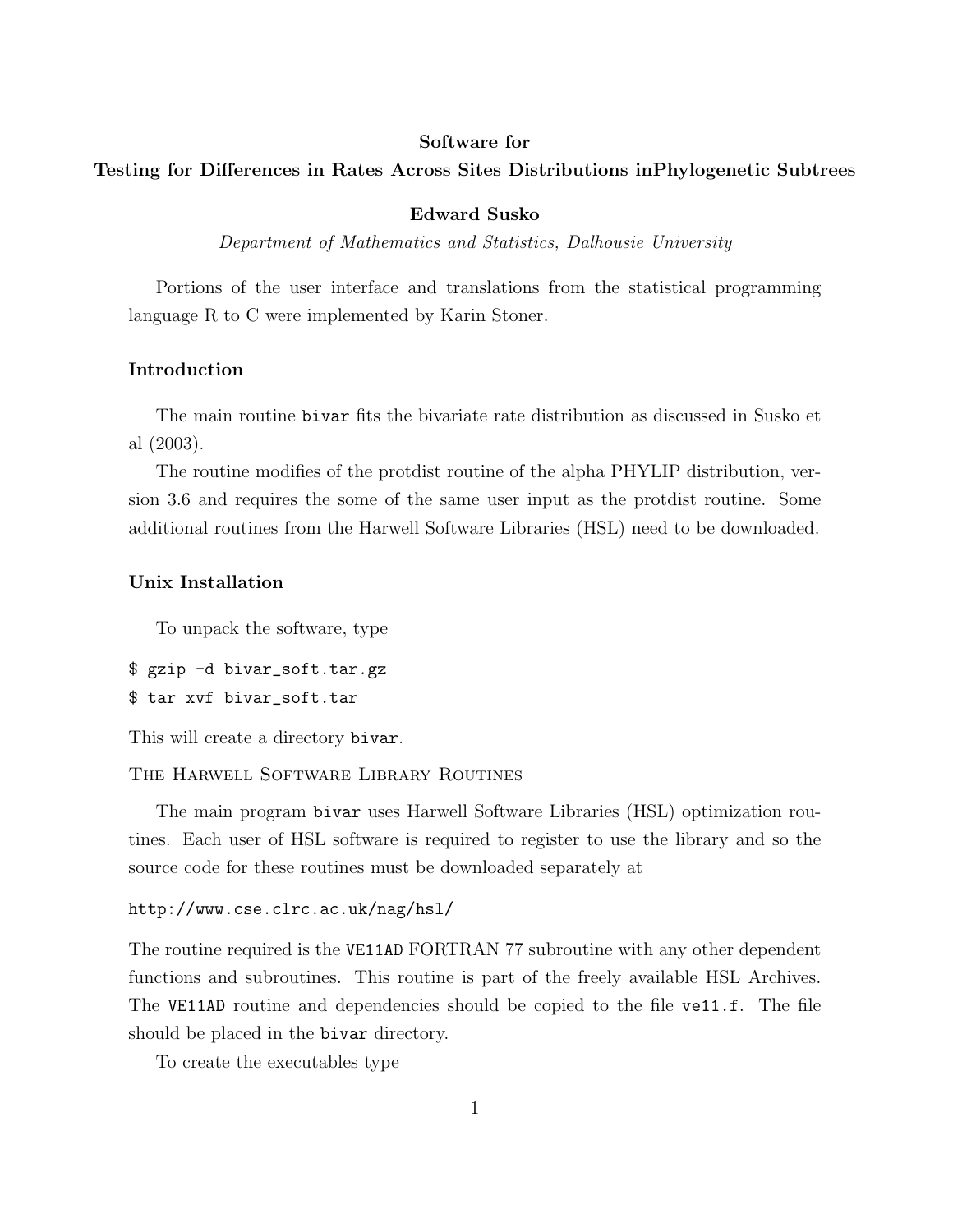\$ cd bivar \$ make

After copying the following files to a directory in your PATH, you can remove the bivar directory and its contents.

```
bivar
promlratec
cratedist
jratedist
```
## The input

The routine bivar should be called at the command line with

## \$ bivar

The user will then be prompted for input in the following order.

```
infile1
treefile1
infile2
treefile2
number of rates (m)upper bound (u)number of sites in the sequence (n)
```
Here the infiles infile1 and infile2 should be standard PHYLIP format data file and the treefiles treefile1 and treefile2 should be standard PHYLIP format (Newick format) treefiles. The data file infile1 should be the data file for the treefile1 and the data file infile2 should be the data file for the treefile2

The ordering of the infiles determines the ordering of the differences and other output. Rate differences are for the rates for treefile1 minus the rates for treefile2. The rate distributions are output as rate1 rate2 prob, where rate1 is the rate for treefile1 and rate2 is the rate for treefile2.

The rates for the bivariate distribution are  $m$  equally spaced rates from 0 to  $u$ . For instance with  $m = 11$  and  $u = 10$ , the rates are 0, 0.1, ..., 1. The bivariate rate